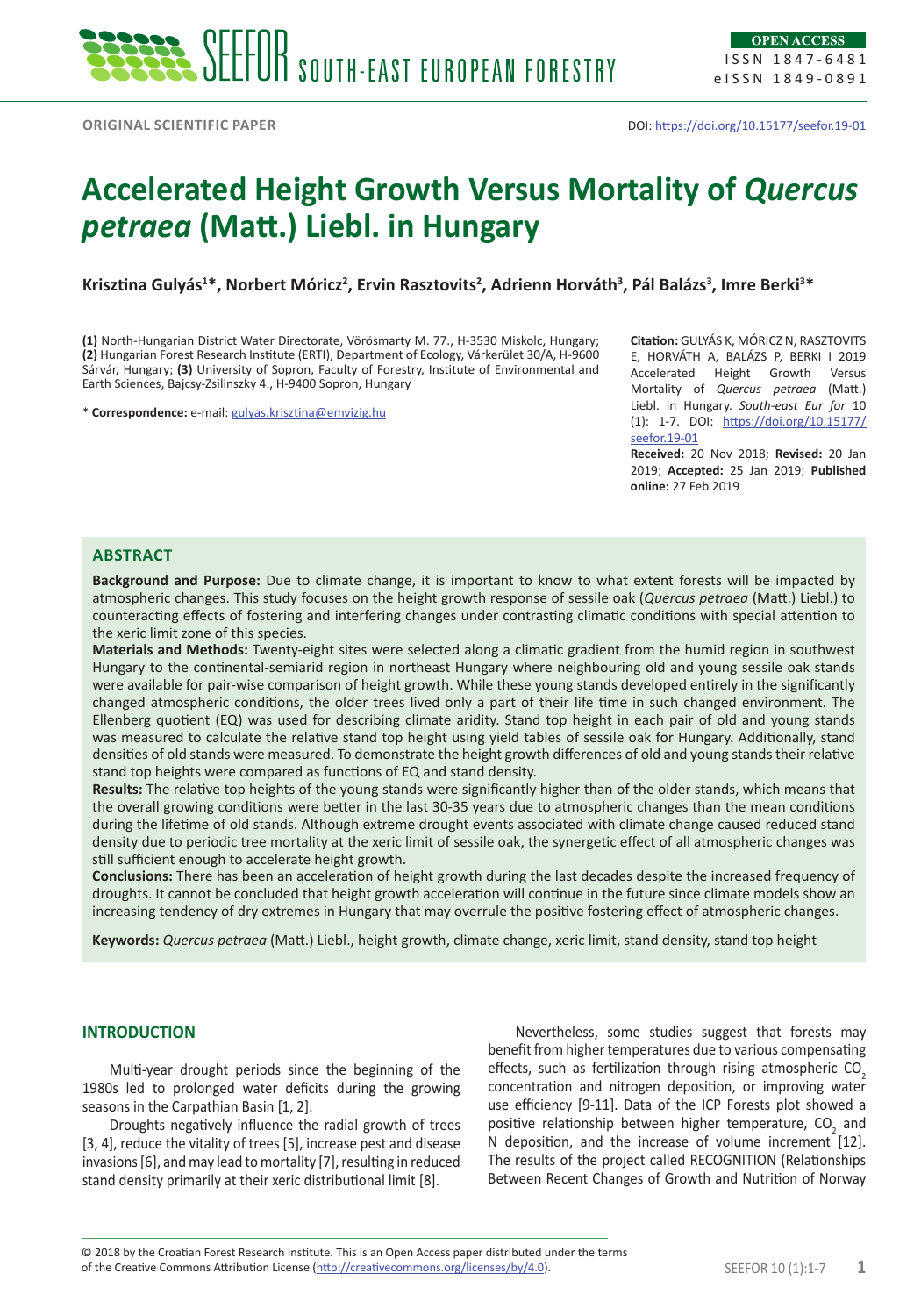Spruce, Scots Pine and European Beech Forests in Europe) showed that there were significant increases in height growth rates in many parts of Northern Europe. Increasing growth rates were also reported in many forests in Hungary [13] and even beyond its natural range, which is probably related to the changing environments [14, 15].

Sessile oak (*Quercus petraea* (Matt.) Liebl.) forests are among the most important forest communities in the Carpathian Basin and one of the economically most important tree species in Hungary. The distributional area of the species extends from the most humid to arid areas in Hungary. Since the early 1980s, severe drought periods have triggered several mortality events of sessile oak [16, 17], especially in the northeastern part of the country. Therefore, it is a wellsuited tree species for the analysis of the climatic background of decline and growth acceleration [18].

The largest 20% of trees, or a fixed number of 100 or 200 of the largest trees from the collective are called stand top height [11]. Among numerous dendrometrical parameters, stand top height is considered to be the most indicative factor for the stand's productivity [11, 19] which is less dependent on stand density and thinning [11]. Moreover, height growth is suitable for examining the effect of climate change [20].

The rate of tree height growth can be most precisely determined by measuring the trees of experimental stands in the frame of a long-term forest yield monitoring. In doing so, the growth rate of the same trees in time can be compared with the growth rate of the specified age found in the yield tables of sessile oak [21].

Any plots of the long-term forest yield monitoring near the xeric limit of sessile oak were affected by tree mortality during the last decades. Therefore, the growth of the same tree stock could not be analysed, but instead the current height of neighbouring old and young stands was compared. This way, we did not try to determine the exact quantity, but the direction of the change in height growth.

The comparison of the height growth performance of neighbouring old and young stands grown on the same site conditions enables the understanding of how the changing climate, the fertilization effect of the  $CO_2$ -enriched atmosphere and nitrogen deposition influenced the height growth of trees. Since climate change became more rapid in the 1980s, the growth of young (30-35 years old) stands reflects the effect of atmospheric changes to a great extent. While these young stands developed entirely in the changed atmospheric conditions, the older trees lived only a part of their lifetime (with slower growth potential) in this changed environment. Consequently, the growth of the neighbouring old stands could serve as a comparison of the growth of young stands.

In this approach 28 stands along a climatic gradient were examined using a pair-wise comparison of the height growth of neighbouring old and young stands.

Our research questions were the following:

- 1) Has the height growth of sessile oak been accelerated or slowed down due to the counteracting effects of fostering and interfering atmospheric changes?
- 2) Is there a difference in height growth between the humid and more arid areas during the last three decades?
- 3) Is the height growth suppressed at the xeric limit of sessile oak, where frequent drought periods triggered mortality in the last decades?

## **MATERIALS AND METHODS**

#### **Study Area**

The investigated 28 sessile oak sites are situated along the climatic gradient from the humid region in southwest Hungary to the continental-semiarid region in northeast Hungary (Figure 1).

The sites where neighbouring old (>50 old years) and young (<50 old years) stands were available for the pairwise comparison of growth were selected. The mean age difference of the old and young stands was 61 years. The site



**FIGURE 1.** Selected sessile oak stands (circles), meteorological stations (triangles) and the distribution of sessile oak (grey) in Hungary.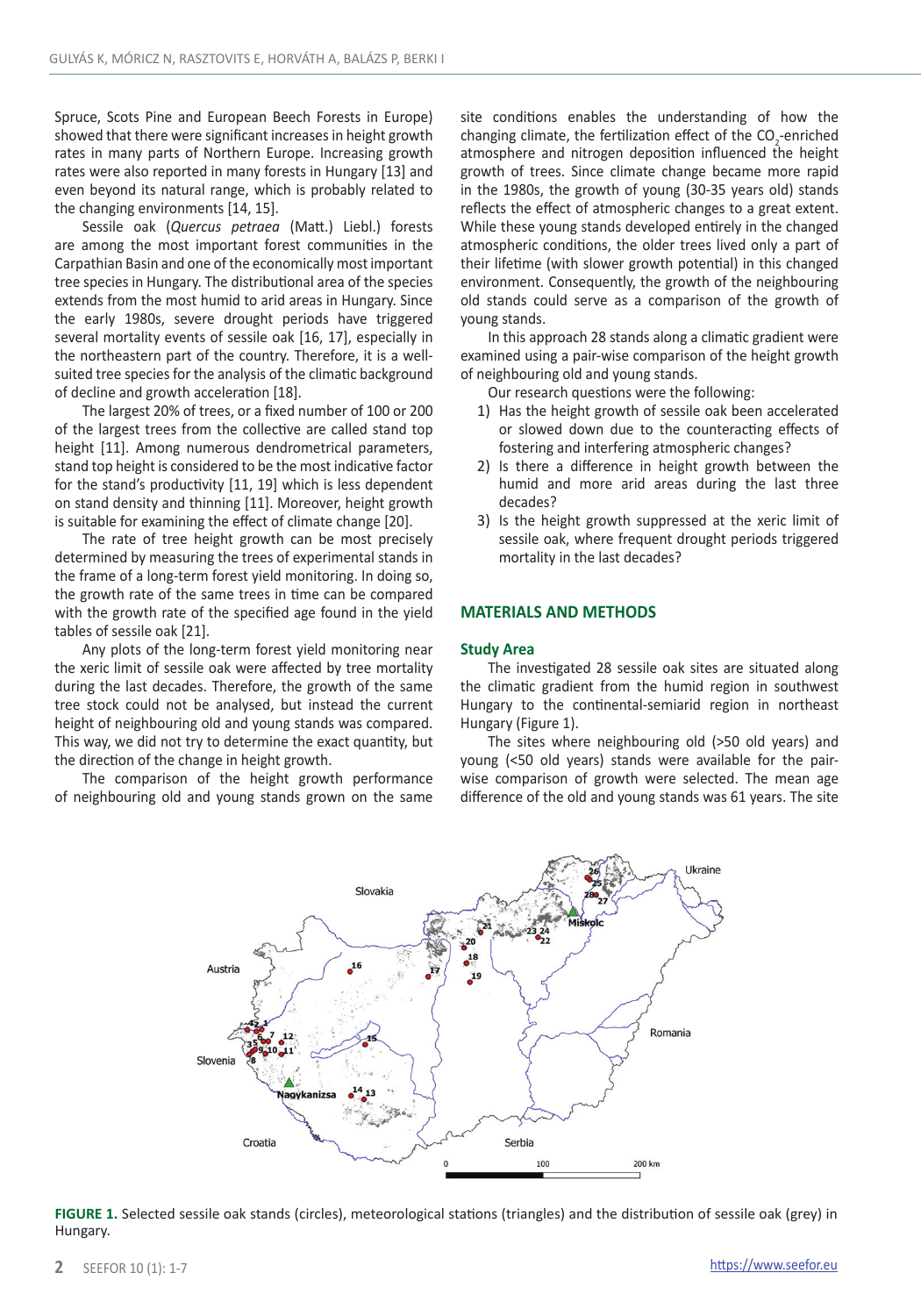conditions of the neighbouring stands could be considered similar. All selected stands are in zonal position with low topographic variability, and are situated on deep loamy soils (Table 1).

In Hungary there has been a gradual change from oceanic to continental influence on the climate which is modified by a mediterreanen effect towards the southwest part of the country. This is reflected, for example, in the difference of summer precipitation sums by comparing the meteorological data of two official stations located in the Southwest (Nagykanizsa) and Northeast (Miskolc) of Hungary (Figure 1). A clear warming trend (0.46-0.52°C/decade) during the last three decades can be observed for summer temperatures, whereas contrasting trends (-4.3 mm/decade for Nagykanizsa and +18.8 mm/decade for Miskolc) are visible in the amount of summer precipitation (Figure 2).

## **Meteorological Data**

To analyse the response of growth to climate change, the annual gridded data of the Ellenberg quotient (EQ) were obtained from the CARPATCLIM Database [22] for the period 1961-2010. The EQ has a good potential for describing the aridity limitation of forest stands in Hungary [23] and was thus used to describe the climate of the selected sites with a spatial resolution of 10 km (Equation 1, [24]).

$$
EQ = \frac{T_{july}}{P_{anual}} \tag{1}
$$

where  $T_{\text{iniv}}$  is mean temperature of July, and  $P_{\text{annual}}$  is annual precipitation sum.

| <b>Stand</b><br>No. | <b>Ellenberg</b><br>quotient<br>(EQ) | Soil type        | Old stand      |                   |                                      |                                      | Young stand    |                   |                                      |
|---------------------|--------------------------------------|------------------|----------------|-------------------|--------------------------------------|--------------------------------------|----------------|-------------------|--------------------------------------|
|                     |                                      |                  | Age<br>(years) | Top height<br>(m) | <b>Relative top</b><br>height $(\%)$ | <b>Relative stand</b><br>density (%) | Age<br>(years) | Top height<br>(m) | <b>Relative top</b><br>height $(\%)$ |
| $\mathbf{1}$        | 28                                   | Gleyic Luvisol   | 109            | 31.5              | 118                                  | 94                                   | 26             | 13.5              | 126                                  |
| $\overline{2}$      | 27.8                                 | Gleyic Luvisol   | 62             | 23.1              | 109                                  | 90                                   | 25             | 13.6              | 132                                  |
| 3                   | 26.9                                 | Glevic Luvisol   | 94             | 29.1              | 114                                  | 95                                   | 27             | 14.7              | 132                                  |
| 4                   | 27.6                                 | Glevic Luvisol   | 122            | 30.6              | 114                                  | 92                                   | 32             | 16                | 122                                  |
| 5                   | 27.2                                 | Glevic Luvisol   | 104            | 32.4              | 123                                  | 85                                   | 31             | 14.9              | 117                                  |
| 6                   | 26.1                                 | Glevic Luvisol   | 94             | 31.8              | 125                                  | 92                                   | 28             | 15.5              | 135                                  |
| $\overline{7}$      | 26.1                                 | Cutanic Luvisol  | 93             | 31.3              | 123                                  | 84                                   | 35             | 19.3              | 137                                  |
| 8                   | 28                                   | Cutanic Luvisol  | 99             | 31.7              | 122                                  | 94                                   | 26             | 15.8              | 148                                  |
| 9                   | 27                                   | Cutanic Luvisol  | 126            | 35.4              | 129                                  | 98                                   | 31             | 17.5              | 138                                  |
| 10                  | 26.8                                 | Cutanic Luvisol  | 125            | 34.7              | 127                                  | 101                                  | 26             | 15.7              | 147                                  |
| 11                  | 26.4                                 | Cutanic Luvisol  | 114            | 35.5              | 132                                  | 105                                  | 30             | 18.5              | 150                                  |
| 12                  | 29.6                                 | Cutanic Luvisol  | 115            | 34.6              | 128                                  | 81                                   | 32             | 15.5              | 119                                  |
| 13                  | 28.6                                 | Cutanic Luvisol  | 101            | 31.9              | 122                                  | 89                                   | 25             | 16.7              | 162                                  |
| 14                  | 29                                   | Cutanic Luvisol  | 51             | 25                | 133                                  | 90                                   | 26             | 17                | 159                                  |
| 15                  | 31.9                                 | Cambisol (Humic) | 79             | 24.3              | 102                                  | 69                                   | 45             | 18.3              | 106                                  |
| 16                  | 30.3                                 | Cambisol (Humic) | 96             | 26.3              | 102                                  | 98                                   | 25             | 12.8              | 124                                  |
| 17                  | 35.8                                 | Cambisol (Humic) | 98             | 22.4              | 87                                   | 73                                   | 46             | 17.4              | 99                                   |
| 18                  | 34.9                                 | Cambisol (Humic) | 116            | 26.2              | 97                                   | 68                                   | 25             | 12.6              | 122                                  |
| 19                  | 35.6                                 | Cambisol (Humic) | 64             | 21                | 98                                   | 79                                   | 30             | 14.3              | 116                                  |
| 20                  | 35.1                                 | Cambisol (Humic) | 79             | 20.5              | 86                                   | 62                                   | 31             | 12                | 92                                   |
| 21                  | 32.5                                 | Cambisol (Humic) | 70             | 22.7              | 101                                  | 77                                   | 25             | 12.7              | 123                                  |
| 22                  | 36.2                                 | Luvic Chernozem  | 60             | 18.7              | 90                                   | 65                                   | 34             | 13.1              | 95                                   |
| 23                  | 36.6                                 | Luvic Chernozem  | 98             | 16.6              | 64                                   | 62                                   | 33             | 12.9              | 96                                   |
| 24                  | 31.8                                 | Luvic Chernozem  | 105            | 22.6              | 86                                   | 80                                   | 31             | 12.5              | 98                                   |
| 25                  | 34.1                                 | Luvic Chernozem  | 64             | 23                | 107                                  | 83                                   | 29             | 15.8              | 133                                  |
| 26                  | 34.3                                 | Luvic Chernozem  | 67             | 20.5              | 93                                   | 89                                   | 29             | 15.5              | 130                                  |
| 27                  | 38                                   | Luvic Chernozem  | 77             | 18.4              | 78                                   | 71                                   | 26             | 12.4              | 112                                  |
| 28                  | 37                                   | Luvic Chernozem  | 71             | 19.9              | 88                                   | 75                                   | 41             | 16.3              | 102                                  |

#### **TABLE 1.** Site and stand characteristics.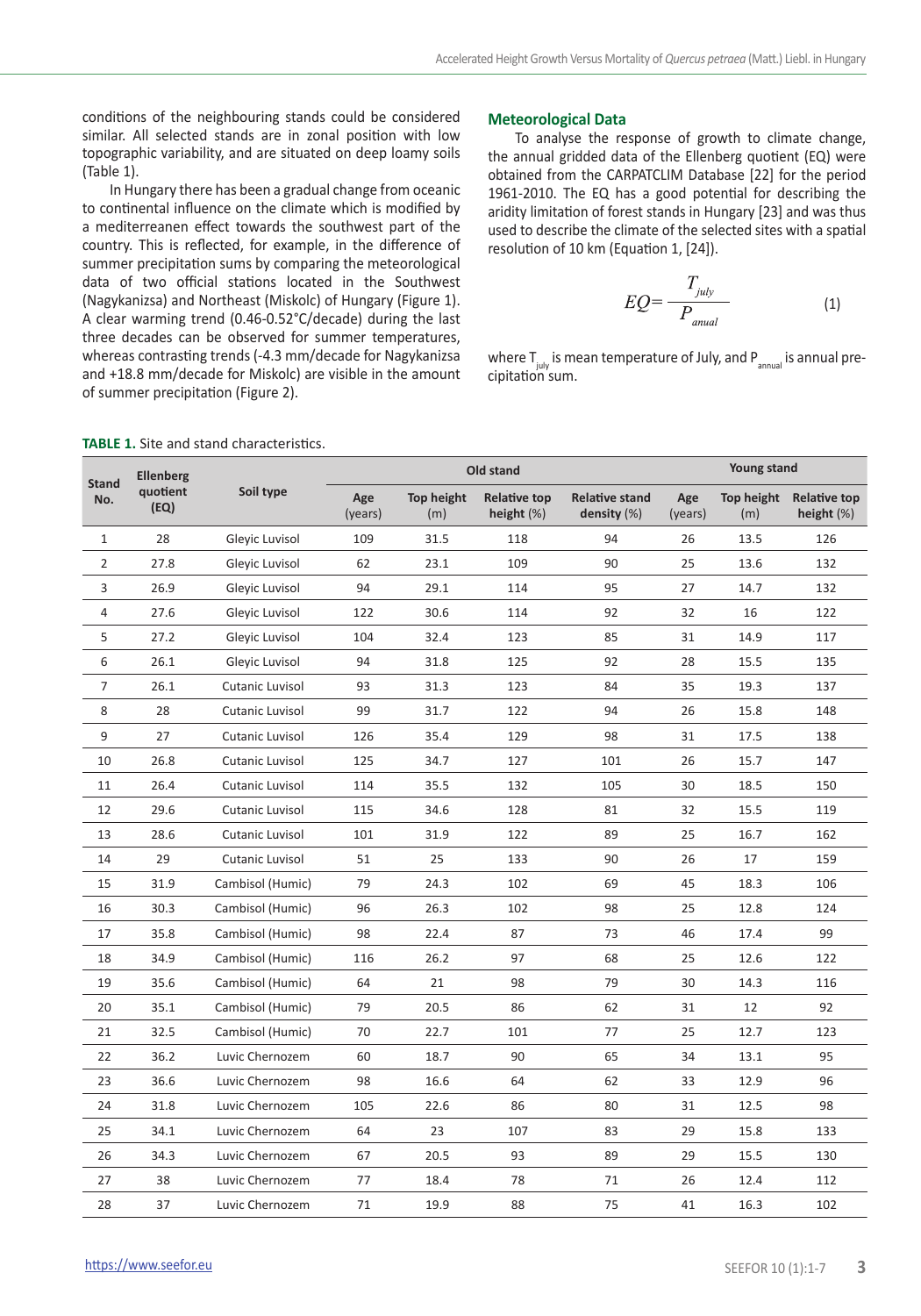

**FIGURE 2.** Trends in summer (J-J-A) precipitation and temperature for Nagykanizsa (solid line) and Miskolc (dotted line) meteorological stations for 1955-2016; curves are smoothed by 5-years moving average.

Topographical differences may cause differences in micro-climate conditions between the gridded data and the study sites. For that reason, special care was paid to select flat, zonal sites that might help to reduce the bias.

## **Stand Height Analysis**

In each pair of old and young stands stand top height was measured to calculate the relative stand top height using the yield tables of sessile oak in Hungary [21].

The height of the visually highest 25 trees of each stand was measured using a TruPulse 200 laser instrument (Laser Technology, Inc., Colorado 80112 USA), after which the stand top height was considered as the mean value of the highest eight trees. Relative stand top height was calculated as the ratio of the current stand top height and the age-dependent height value of the average yield class (III). This refers to the overall height growth performance of the stands up to the given age [25]. To illustrate the height growth differences of the old and young stands their relative stand top heights were compared as functions of the EQ. To test if the stand top height values differ a one-way t-test was used. Additionally, the ratio of relative top heights was presented to show the differences of height growths of the young and old stands.

## **Relative Stand Density**

Current stand density (trees·ha<sup>-1</sup>) was estimated for old stands, after which relative stand density (Equation 2, [8]) was calculated to evaluate forest decline as a function of the EQ:

$$
D_{rel\%} = \left(\frac{D_{cu}}{D_{fu}}\right) \tag{2}
$$

where:  $D_{rel}$  is relative stand density,  $D_{rel}$  is current stand density, and  $D_{f_{1}}$  is fully stocked density (depending on the average stand diameter).

## **Results and discussions**

Using the average yield class (III) of sessile oak as a referen-ce allowed the analysis of the effect of climate change on the relative stand top heights which are decreasing with increasing aridity, i.e. higher Ellenberg quotient (Figure 3).

While the highest stand top heights are charateristic on areas where the climate is humid and the soil conditions are the most favourable (EQ<30), the lowest top heights can be found in the driest sites (EQ>35) where moisture availability limits growth. Interestingly, the top heights are lower in more humid areas (EQ<29) due to less favourable soil conditions (Gleyic Luvisol) (Table 1).

The pair-wise comparison of the results showed that the relative top heights of the young stands were significantly higher than of the older stands (t=7.04, p<0.01), which means that the overall growing conditions were better in the last 30- 35 years than the mean conditions during the lifetime of the old stands (Figure 3). The ratio of relative stand heights of the young and old stands were above unity in 26 stands with a mean value of 1.15 (Figure 4).

Surprisingly, the height growth of sessile oak has accelera-ted even towards the dry sites. Furthermore, the young stands have an increasing growing tendency (around +15% compared to the old stands). Since the growth of the old stands used as a reference has probably increased in the last decades, the real increase in the height of the young stand is higher than 15% as well.

According to our results, the height growth was accelerated even in dry regions although there was significant mortality (mainly middle-aged and old stands) in these regions due to extreme droughts during the last decades [8]. In a recent study (for further details see [18]) we have already determined the relative stand density for 17 old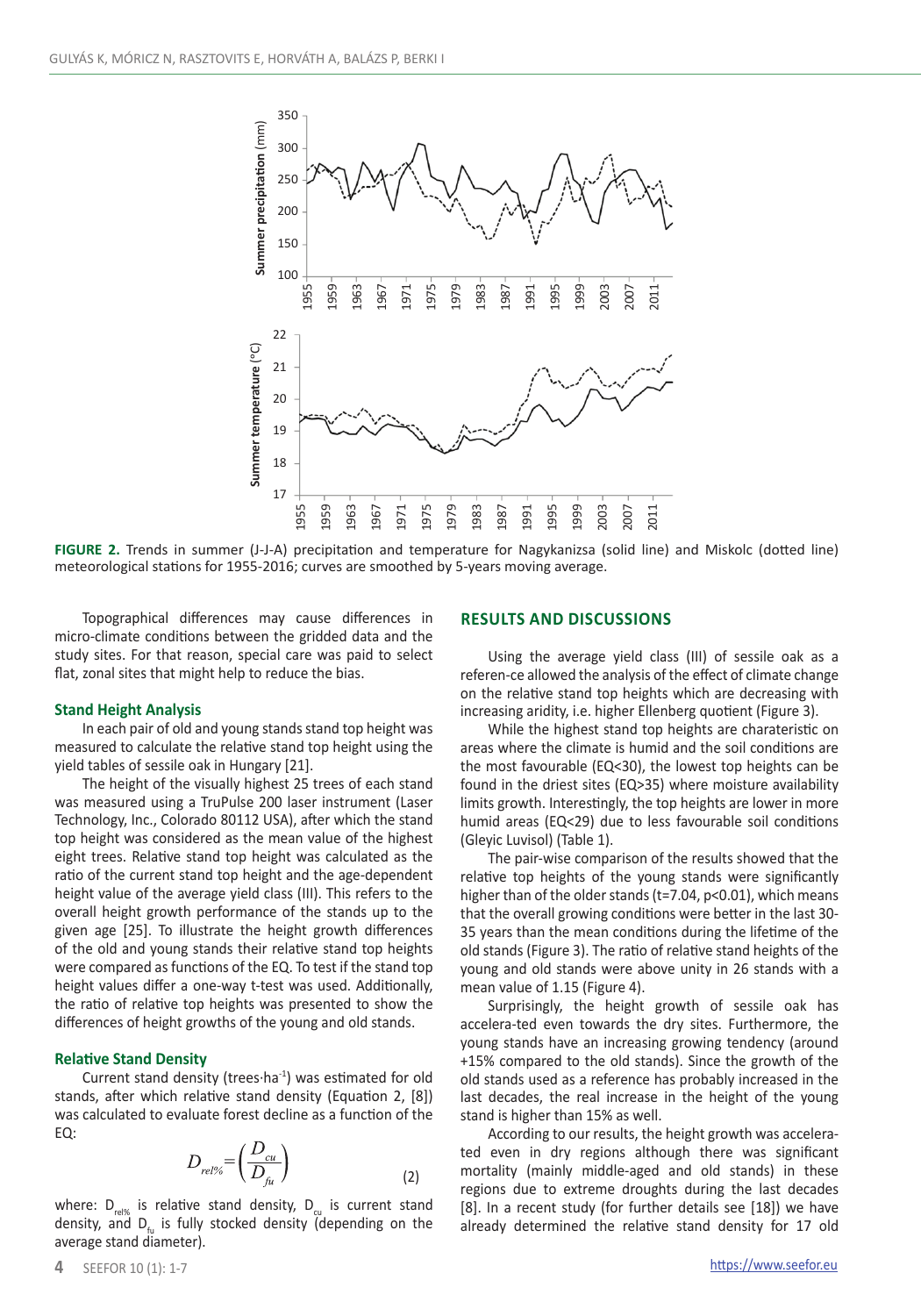

**FIGURE 3.** Relative stand top height of old (white circles) and young (black circles) stands as a function of Ellenberg quotient.

stands of this present study. We completed the available data with the measurement of the relative stand density in the missing 11 sites applying the same methodology. The comparison of the relative density and relative top height of the stands revealed that a significant difference of the relative stand density of sessile oak has emerged between humid and dry sites (Figure 5).

As a result of forest decline in dry sites, the relative density reduced to 60-70%, while it remained at about 90% in humid regions. The parallel processes of declining relative stand density and accelareted height growth in dry sites are seemingly contradictory but not implausible progressions in forest ecosystems.



**FIGURE 4.** The ratio of relative top heights of young and old stands as a function of Ellenberg quotient.



**FIGURE 5.** The ratio (in %) of relative top heights of young and old stands (black circles) and relative stand density of old stands (white circles) as a function of Ellenberg quotient.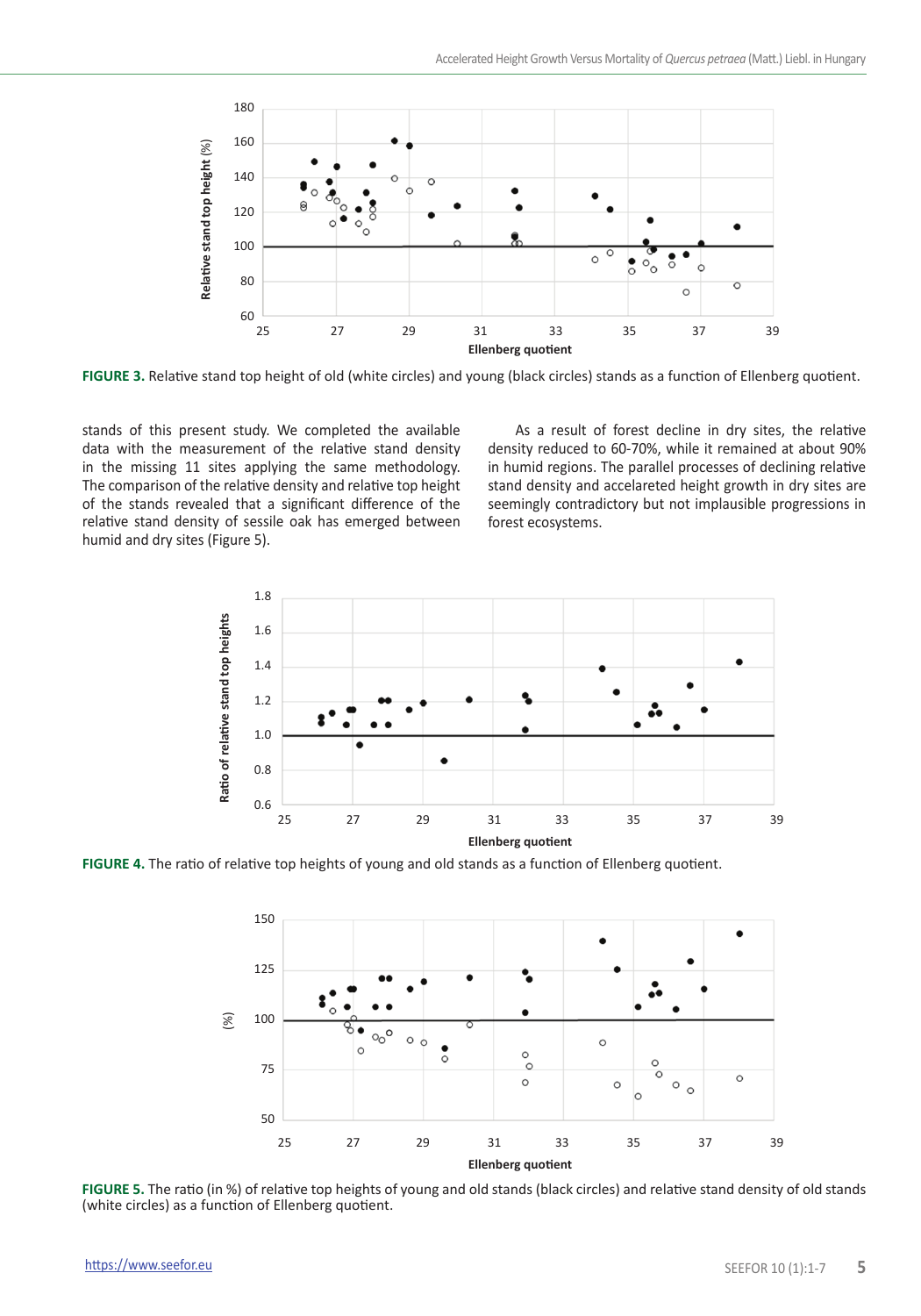## **Conclusions**

Although extreme drought events associated with climate change caused periodic mortality at the xeric distributional limit of sessile oak, the effects of all atmospheric changes generated accelerate height growth.

Furthermore, our results do not support the fact that the excess nitrogen deposition fosters growth of trees primarily and only on low nitrogenous soil with sufficient water supply [11], since the height growth of trees on nitrogenous soil in humid climate is not greater than that of on humus-rich soils in drier climate.

Although there was an acceleration of growth in the last decades despite the increased frequency of droughts, this does not mean that growth acceleration will continue to be characteristic in the future since climate models show an increasing tendency of dry extremes in Hungary [26] which may overrule the positive effect of atmospheric changes.

#### **Acknowledgments**

This article was made in the frame of "EFOP-3.6.1-16-2016- 00018 – Improving the role of research+development+innovation in the higher education through institutional developments assisting intelligent specialization in Sopron and Szombathely".

## **REFERENCES**

- 1. Spinoni J, Antofie T, Barbosa P, Bihari Z, Lakatos M, Szalai S, Szentimrey T, Vogt J 2013 An overview of drought events in the Carpathian Region in 1961–2010. *Adv Sci Res* 10 (1): 21-32. DOI: [https://doi.org/10.5194/asr-](https://doi.org/10.5194/asr-10-21-2013)[10-21-2013](https://doi.org/10.5194/asr-10-21-2013)
- 2. Bartholy J, Pongrácz R, Pieczka I 2014 How the climate will change in this century? *Hung Geogr Bull* 63 (1): 55-67. DOI: <https://doi.org/10.15201/hungeobull.63.1.5>
- 3. BIGLER C, BRÄKER OU, BUGMANN H, DOBBERTIN M, RIGLING A 2006 Drought as incinting mortality factor in Scots Pine stands of the Valais, Switzerland. *Ecosystems* 9 (3): 330-343. DOI: [https://doi.org/10.1007/s10021-](https://doi.org/10.1007/s10021-0050126-2) [0050126-2](https://doi.org/10.1007/s10021-0050126-2)
- 4. BERTINI G, AMORIELLO T, FABBIO G, PIOVOSI M 2011 Forest growth and climate change: evidences from the ICP-Forests intensive monitoring in Italy. *iForest* 4: 262-267. DOI: <https://doi.org/10.3832/ifor0596-004>
- 5. MARTÍNEZ-VILALTA J, PINOL J 2002 Drough-induced mortality and hydraulic architecture in pine populations of the NE Iberian Peninsula. *For Ecol Manage* 161 (1-3): 247- 256. DOI: [https://doi.org/10.1016/S0378-1127\(01\)00495-](https://doi.org/10.1016/S0378-1127(01)00495-9) [9](https://doi.org/10.1016/S0378-1127(01)00495-9)
- 6. Kolb TE, Fettig CJ, Ayres AP, Bentz BJ, Hicke JA, Mathiasen R, Stewart JE, Weed AS 2016 Observed and anticipated impacts of drought on forest insects and diseases in the United States. *For Ecol Manage* [380:](https://www.sciencedirect.com/science/journal/03781127/380/supp/C) 321- 334. DOI: <https://doi.org/10.1016/j.foreco.2016.04.051>
- 7. [Choat](https://www.nature.com/articles/s41586-018-0240-x#auth-1) B, [Brodribb](https://www.nature.com/articles/s41586-018-0240-x#auth-2) TJ, [Brodersen](https://www.nature.com/articles/s41586-018-0240-x#auth-3) CR, [Duursma](https://www.nature.com/articles/s41586-018-0240-x#auth-4) RA, LÓPEZ R, MEDLYN BE 2018 Triggers of tree mortality under drought. *Nature* 558: 531-539. DOI: [https://doi.](https://doi.org/10.1038/s41586-018-0240-x) [org/10.1038/s41586-018-0240-x](https://doi.org/10.1038/s41586-018-0240-x)
- 8. Berki I, Rasztovits E, Móricz N, Kolozs L 2016 The Role of Tree Mortality in Vitality Assessment of Sessile Oak Forests. *South-east Eur for* 7 (2): 91-97. DOI: [https://doi.](https://doi.org/10.15177/seefor.16-14) [org/10.15177/seefor.16-14](https://doi.org/10.15177/seefor.16-14)
- 9. Zhu Z, Piao S, Myneni RB, Huang M, Zemg Z, Canadell JG, Ciais P, Sitch S, Friedlingstein P, Arneth A 2016 Greening of the Earth and its drivers. *Nat Clim Change* 6: 791-795. DOI: [https://doi.org/10.1038/](https://doi.org/10.1038/nclimate3004) [nclimate3004](https://doi.org/10.1038/nclimate3004)
- 10. Boisvenue C, Running SW 2006 Impacts of climate change on natural forest productivity-evidence since the middle of the 20th century. *Glob Change Biol* 12 (5): 862-882. DOI: [https://doi.org/10.1111/j.1365-](https://doi.org/10.1111/j.1365-2486.2006.01134.x) [2486.2006.01134.x](https://doi.org/10.1111/j.1365-2486.2006.01134.x)
- 11. PRETZSCH H 2009 Forest dynamics, growth and yield. From measurement to model. Spinger-Verlag Berlin Heidelberg, 664 p
- 12. Vries W, Dobbertin MH, Solberg S, van Dobben HF, SCHAUB M 2014 Impacts of acid deposition, ozone exposure and weather conditions on forest ecosystems in Europe: an overview. *Plant and Soil* 380 (1-2): 1-45. DOI: https://doi.org/10.1007/s11104-014-2056-2
- 13. Somogyi Z 2009 Some relationships of climate, climate change and tree growth *(in Hungarian with English summary). "Klíma-21" Füzetek* 56: 48-56
- 14. Perkins D, Uhl E, Biber P, Toit BD, Carraro V, RÖTZER T, PRETZSH H 2018 Impact of climate trends and drought events on the growth of oaks (*Quercus robur* L. and *Quercus petraea* (Matt.) Liebl.) within and beyond their natural range. *Forests* 9 (3): 108. DOI: [https://doi.](https://doi.org/10.3390/f9030108) [org/10.3390/f9030108](https://doi.org/10.3390/f9030108)
- 15. SZABADOS I 2007 Effect of weather fluctuation on production, based on dendrochronological analysis (*in Hungarian with English summary*). *In:* Mátyás Cs, Vig P (*eds*) Erdő és klíma V., University of West Hungary, Sopron, Hungary, pp 295-306
- 16. JAKUCS 1988 Ecological approach to forest decay in Hungary. *Ambio* 17 (4): 267-274
- 17. VAJNA L 1990 Fungi associated with oak-decline. *EPPO Bulletin* 20: 3
- 18. Mátyás C, Berki I, Bidló A, Csóka G, Czimber K, Führer E, Gálos B, Gribovszki Z, Illés G, Hirka A, Somogyi Z 2018 Sustainability of Forest Cover under Climate Change on the Temperate-Continental Xeric Limits. *Forests 9 (8):* 489. DOI:<https://doi.org/10.3390/f9080489>
- 19. Spiecker H, Mielikeinen k, Köhl M, Skovsgaard JP 1996 Growth trends of European forests. European Forest Institute, Research report 5, Springer, Heidelberg, 372 p
- 20. LIBIETE-ZALITE Z, JANSONS A 2012 Climate impacts on lodgepole pine (*Pinus contorta* var. latifolia height growth in Latvia. *In:* Augustaitis A, Bytnerowicz A, Paoletti E (*eds*) Abstracts and Programme Joint International Conference "Biological Reactions of Forests to Climate Change and Air Pollution" Kaunas, Lithuania, 42 p
- 21. BÉKY A 1981 Yield of seedling sessile oak stands (*in Hungarian*). Erdészeti kutatások 74: 309-320
- 22. Szalai S, Auer I, Hiebl J, Milkovich J, Radim T, Stepanek P, Zahradnicek P, Bihari Z, *et al.* 2013 Climate of the Greater Carpathian Region. Final Technical Report. URL: [www.carpatclim-eu.org](http://www.carpatclim-eu.org)
- 23. Salamon-Albert É, Lőrincz P. Pauler G, Bartha D, Horváth F 2016 Drought Stress Distribution Responses of Continental Beech Forests at their Xeric Edge in Central Europe. *Forests 7 (12)*: 298. DOI: [https://doi.org/10.3390/](https://doi.org/10.3390/f7120298) [f7120298](https://doi.org/10.3390/f7120298)